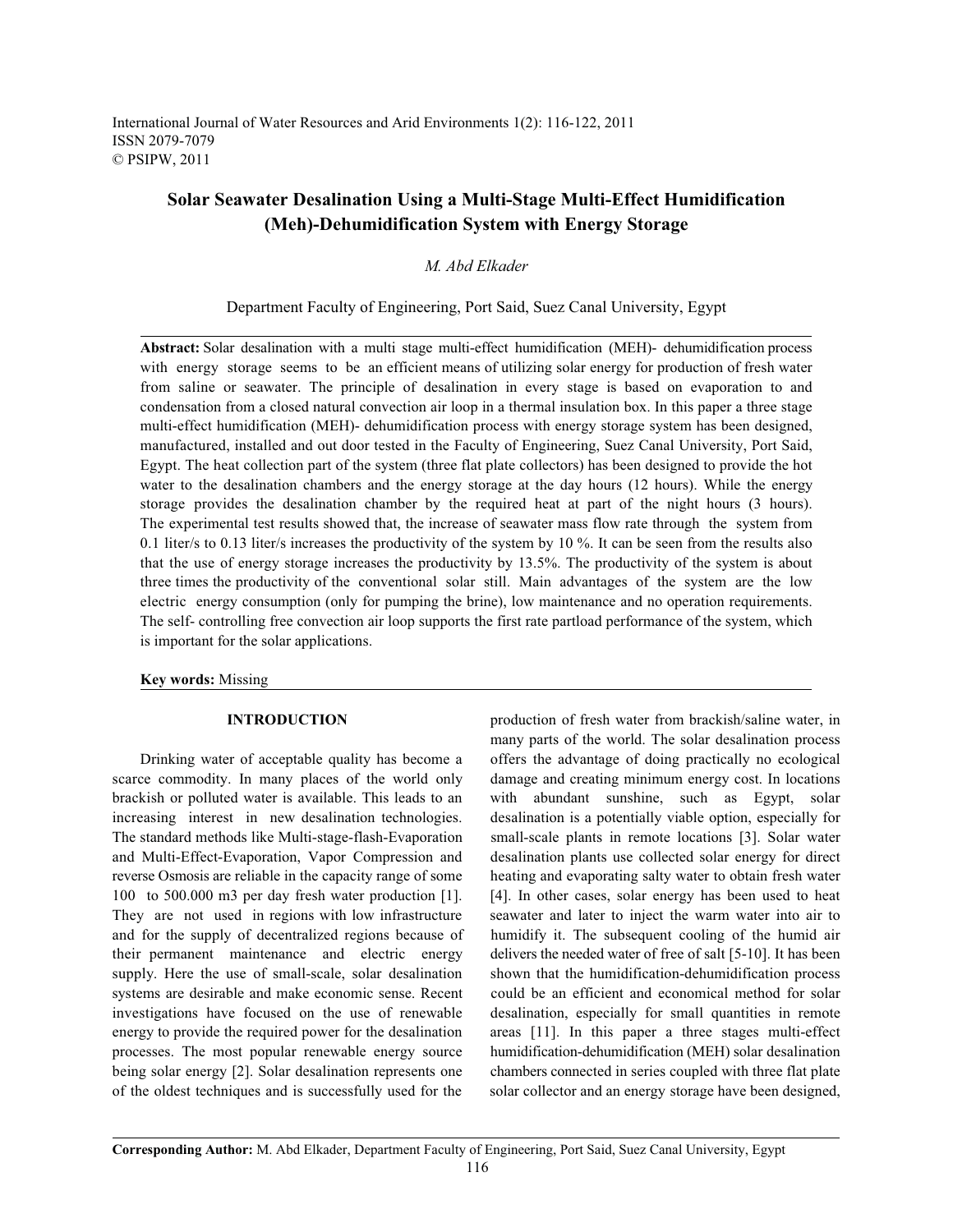*Intl. J. Water Resources & Arid Environ., 1(2): 116-122, 2011*



Fig. 1: Day Time Mode: Collectors heat is fed to first desalination chamber and solar energy storage



Fig. 2: Night Time Mode: solar energy storage heat is fed to first desalination chamber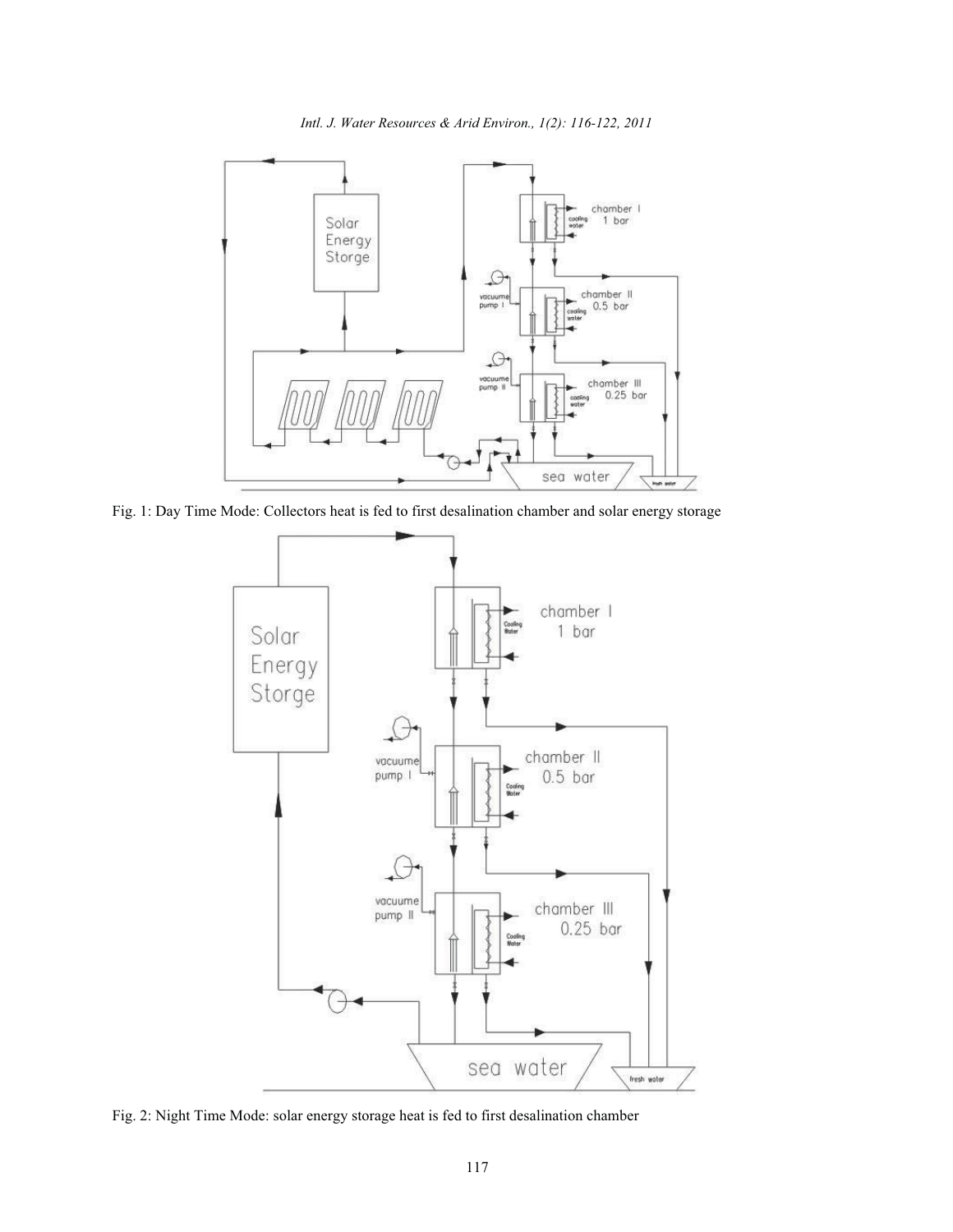Suez Canal University, Port Said, Egypt. The tests have opposite to the evaporator. Here the saturated air been carried out for Port Said climatic conditions condenses on a single tube copper coil with fins as (31°17' N latitude, 32°12' E longitude). The system uses a shown in Fig. 6. Water with ambient temperature was three flat plate solar collector connected in series as a heat used as a coolant for the condenser. The distillate runs source. Every desalination chamber consists of humidifier down to a collecting tank. (evaporator) and dehumidifier (condenser with fins) towers. The circulation of air in the two towers was **TEST RIG DESCRIPTION** obtained by natural convection. In this work an experimental investigation on the proposed solar A schematic diagrams of the three stages multi-effect distillation system had been carried out. The study humidification (MEH)-dehumidification solar desalination includes design, construction and testing of the system system with energy storage in day time mode and night (Figs. 1&2). mode are shown in Figs. 1&2. Also a photo of the test rig

(MEH)-dehumidification solar desalination chamber based (humidifier) and condenser tower with fins (dehumidifier) on the evaporation of water and the condensation of as shown in Figs. 4&5. The three stages are connected steam to and from humid air. The humid air circulation together in series. The heated seawater from the three driven by natural convection between evaporator tower stages solar collectors (connected together in series to (humidifier) and condenser tower (dehumidifier) as shown increase the total temperature rise) is divided into two in Figs. 4&5. Evaporator and condenser are located in the branches in morning mode. The first branch distributed same insulated box. The heated seawater from solar onto the evaporator tower of the first chamber through a collectors is distributed onto the evaporator tower vertically hanging sprayer at the middle of the chamber [3] through a vertically hanging sprayer and is slowly and is slowly trickling downwards. The second branch

installed and outdoor tested in the faculty of Engineering, trickling downwards. The condenser unit is located

**THE PRENCIPLE OF DESALINATION CHAMBER** chamber (0.5m x 0.5m x 0.5m) made of galvanized iron The main idea of the multi-effect humidification by soldering. It is divided into two parts, evaporator tower is shown in Fig. 3. Every stage consists of a desalination sheet (0.003 m thick) formed by bending and assembled



Fig. 3: Photo of the test rig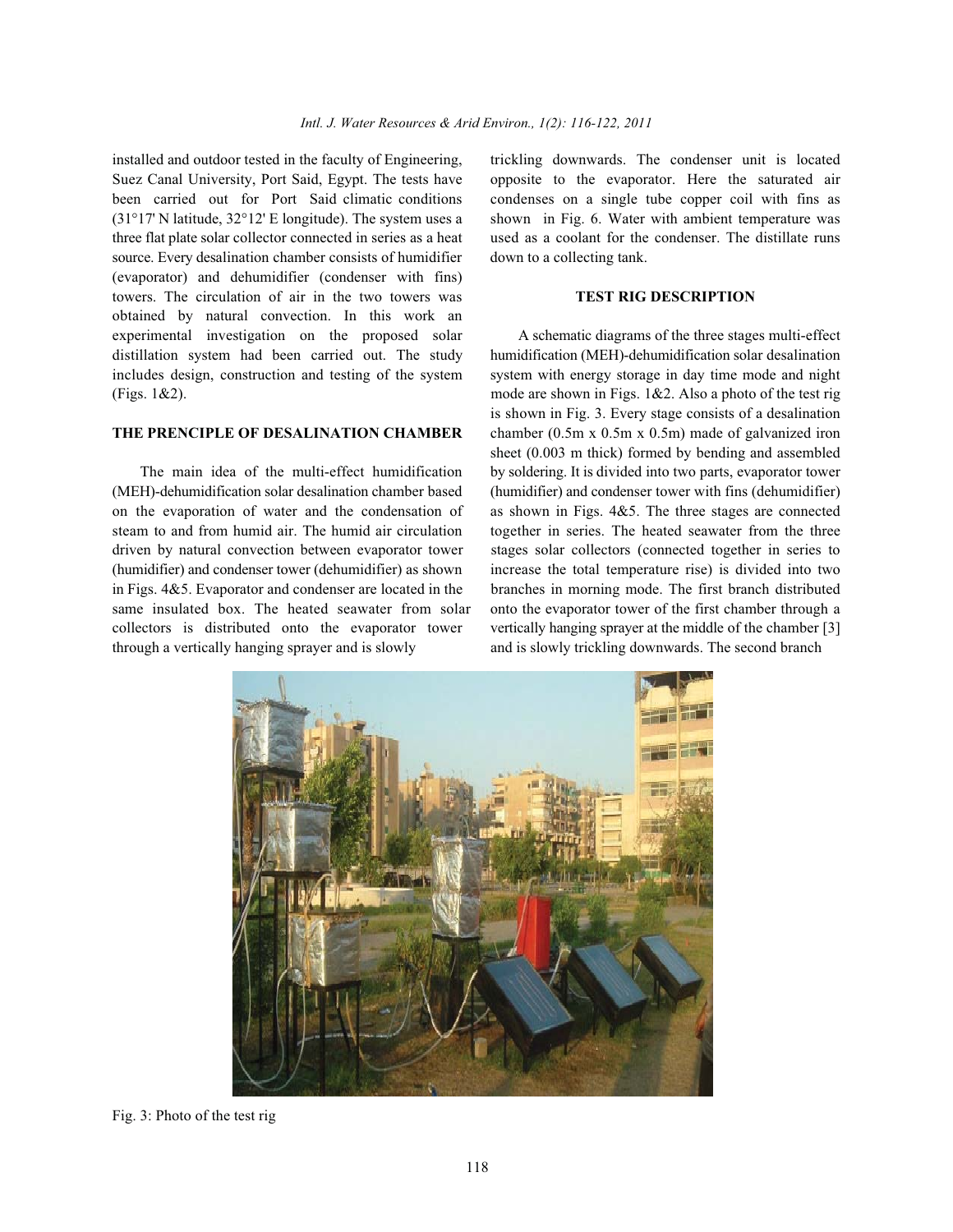

*Intl. J. Water Resources & Arid Environ., 1(2): 116-122, 2011*

Fig. 4: Schematic diagram of desalination chamber



Fig. 5: Photo of desalination chamber

flows to the sea water tank. The condenser unit is a 0.025 m single tube copper coil. The three solar located opposite to the evaporator. The condenser collectors connected together in series to increase the consists of a 0.025 m single tube copper coil with four thin total temperature rise. A PVC pipe is used for the supply copper fins along it to enhance the heat transfer of seawater. The whole chambers and solar collectors are coefficient. The fresh water from the condenser is almost vapor-tight; silicon rubber is used as a sealant collected and measured every hour in the fresh water tank. because it remains elastic for quite long time. The solar The sea water drain from the first chamber flows to the collector used in seawater heating is an insulated second chamber which has the same design and so on. (1m x 1m) waterproof box containing dark absorber The three identical insulated desalination chambers are plate under a transparent cover (0.003 m thick ordinary connected together in series and they are coupled with window glass). The box is made of galvanized iron sheet three (1m x 1m) solar collectors by means of a pump to (0.003 m thick) formed by bending and assembled by

flows to the energy storage to store heat in it and then transport the heat from the solar collectors to the brine in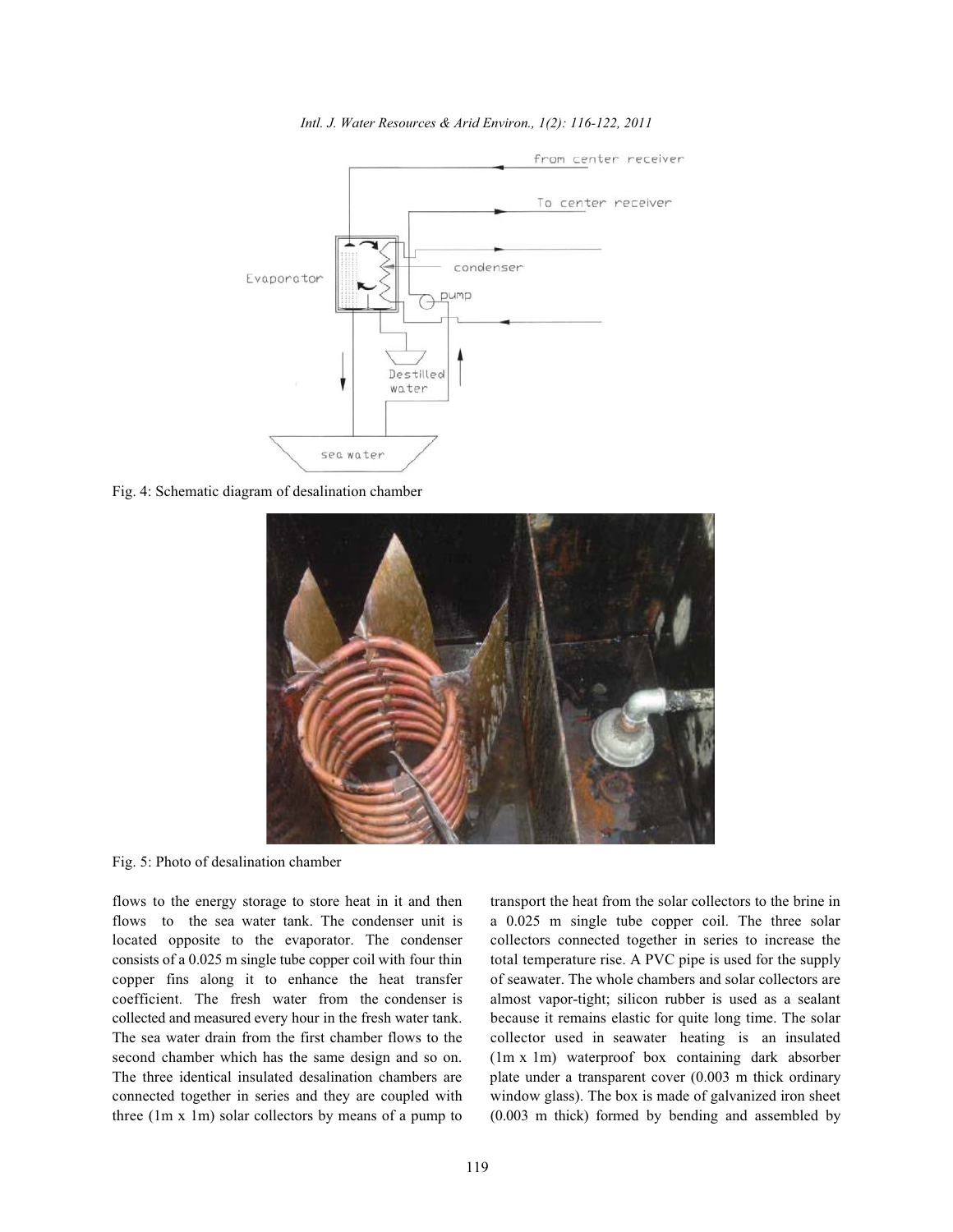soldering. The dark absorber plate(galvanized iron sheet 0.003 m thick.) catch up heat from sunlight that passes through the cover and then gives the heat up to the sea water flowing in a copper single tube coil past the absorber surface. The solar energy storage is an insulated tank ( 0.5m x 0.5m x 1.0m ) filled with heavy oil and black gravel. The tank is made of galvanized iron sheet (0.003 m thick) formed by bending and assembled by soldering. In night time mode the solar energy storage works as a heat source for the system instead of the three stage solar collectors in morning mode as show in Fig. 7: Typical measurements of solar radiation intensity Fig. 2. Experiments have been carried out outdoors during on horizontal surface summer of 2004. The global solar radiation on a horizontal surface and on the solar collectors is measured using a silicon cell pyranometer model (3120). wind speed is also measured. Calibrated NiCr-Ni thermocouples are used to measure the temperatures at different points in the desalination chamber, solar collectors and energy storage tank. The ambient temperature has been also measured.

### **RESULTS AND DISCUSSION**

days during July 2004 to ensure the same climatic collector absorber and glass cover conditions for all tests. The results obtained are summarized in the following figures. Fig. 6 shows the hourly variation of wind speed. Fig. 7 shows typical measurements of solar radiation intensity on horizontal surface. The hourly temperatures variation of solar collector absorber and glass cover are presented in Fig. 8. It is clear from the curve that the maximum temperatures obtained around noon. Fig. 9 presents the hourly temperature variation at the input of the first evaporator and ambient. Fig. 10 shows the hourly accumulative productivity for the system without energy storage (msw=0.08 lit/s). Fig. 11 shows the hourly Fig. 9: The hourly temperature variation at the input of accumulative productivity for the system without energy the first evaporator and ambient storage (msw=0.1 lit/s). It can be seen from the above two







Experimental tests were carried out in successive Fig. 8: The hourly temperatures variation of solar





Fig. 6: Wind speed system without energy storage (msw=0.08 lit/s) Fig. 10: The hourly accumulative productivity for the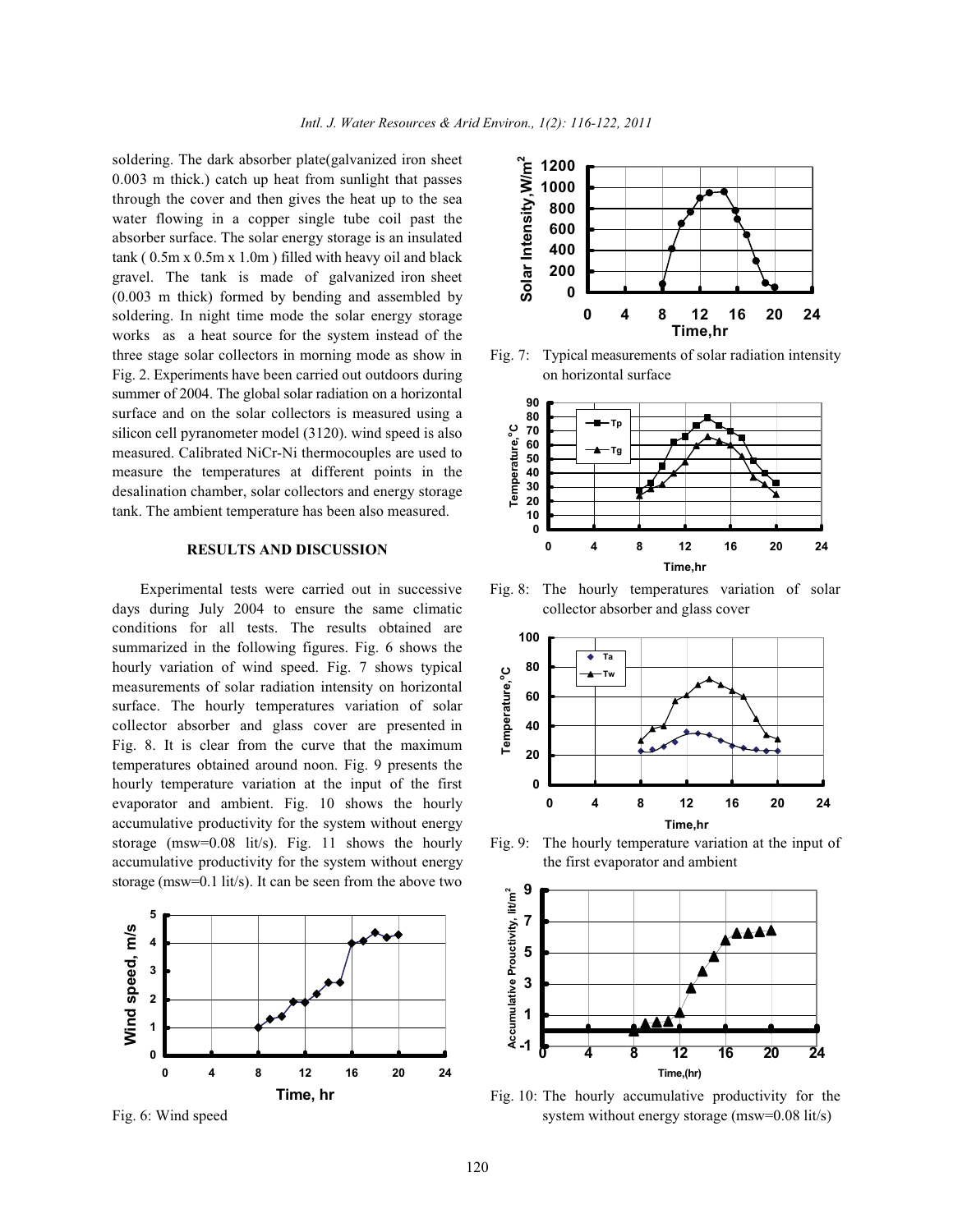

Fig. 11: The hourly accumulative productivity for the Fig. 14: Hourly variation of salt water temperature at system without energy storage (msw=0.1 lit/s) energy storage outlet



Fig. 12: The hourly accumulative productivity of the Fig. 15: Hourly variation of condenser cooling water inlet system with energy storage (msw=0.1 lit/s) temperature



Fig. 13: Hourly variation of distilled water temperature for Fig. 16: Hourly variation of condenser cooling water the system with energy storage (msw=0.1 lit/s) outlet temperature

in the system from 0.08 lit/s to 0.10 lit/s increases the of the heated sea water from the third solar collector daily productivity by 12%. The hourly accumulative in morning mode. productivity of the system with energy storage (msw=0.1 lit/s) is presented in Fig. 12. It is clear that from **REFERENCES** Figures  $11\&12$  the use of energy storage increases the daily productivity by 10%. Fig. 13 shows the hourly 1. Muller, H., M. Engelhardet, A. Hauer and

at energy storage outlet is presented in Fig. 14. Energieforschung e.V. (ZAE Bayern).







curves that the increase of sea water mass flow rate It can be seen from the above curve that the a part

variation of distilled water temperature for the system with W. Scholkopf, 1995. Solarthermal Seawater energy storage (msw=0.1 lit/s). Desalination using a Multi Effect Humidification The hourly variation of salt water temperature System, Bayersches Zentrum fue Angeewandte